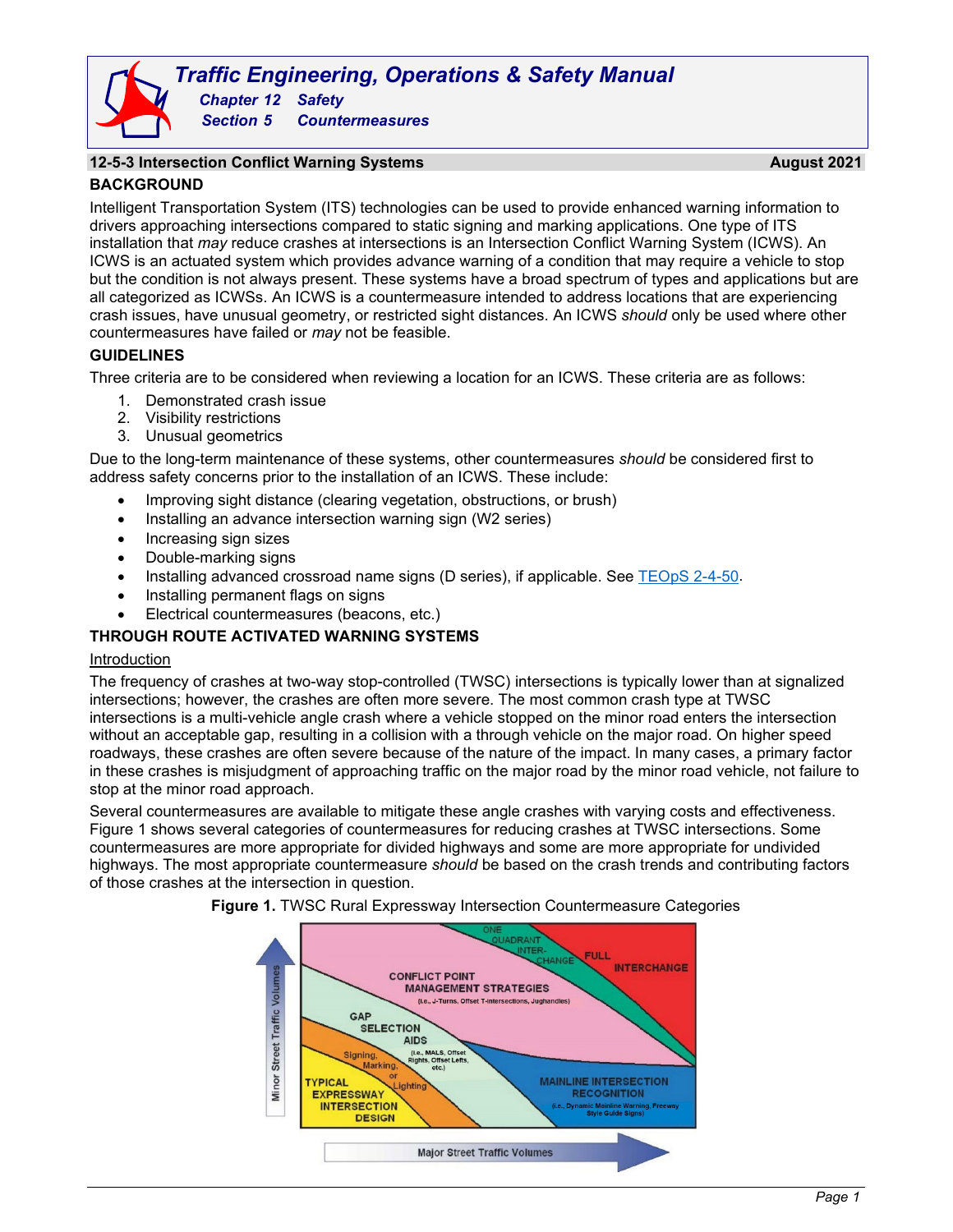<span id="page-1-0"></span>One type of ICWS which has been implemented in several states is a Through Route Activated Warning System (TRAWS). A TRAWS detects vehicles on the minor road of a TWSC intersection to warn traffic on the major road. Detected vehicles activate flashing beacons that are attached to static warning signs. The flashing beacons are activated to warn major road traffic that vehicles on the minor road *may* enter the intersection. An evaluation by FHWA showed that a TRAWS has the ability to reduce right angle crashes at TWSC intersections. [Figure 2](#page-1-0) shows a conceptual layout of a TRAWS.





# **Policy**

This policy contains provisions for proper site selection, application, design, and installation of a TRAWS on the State Trunk Highway (STH) system.

# **Site Selection Criteria**

A TRAWS *should* be considered at an existing TWSC intersection if it meets all the following conditions:

- 1. Enhanced signing and marking treatments have failed to mitigate crashes
- 2. Conflict point management strategies such as Restricted Crossing U-Turn (RCUT) intersections or other access restrictions are not appropriate or are too costly to implement
- 3. Improving sight distance is too costly to implement, if applicable
- 4. The intersection experienced three or more angle crashes in the previous five years or since the most recent safety improvement, if one was installed, within the previous five years
- 5. The posted speed limit for the through route is greater than 45 mph

As traffic volumes on the side road increase, the amount of time the beacons are activated increases respectively. The total activation time per vehicle is dependent on several factors. Minor road Average Annual Daily Traffic (AADT) volumes of more than 3,000 vehicles per day *may* cause near continuous activation of the system which can lead to drivers ignoring the dynamic warning and diminish the effectiveness of the system. Average activation times **shall** be considered based on the site conditions and engineering judgement used to confirm the system will activate dynamically for drivers on the major road. To optimize the effectiveness of a TRAWS, the following maximum AADT volumes *should* be considered:

- Major Road AADT typically does not exceed 12,000
- Minor Road AADT typically does not exceed 3,000

#### **Design and Installation**

The following provisions pertain to the design and installation of the signing components for a TRAWS on the STH system:

1. Installations **shall** be in compliance with the requirements established in the Wisconsin MUTCD (WisMUTCD)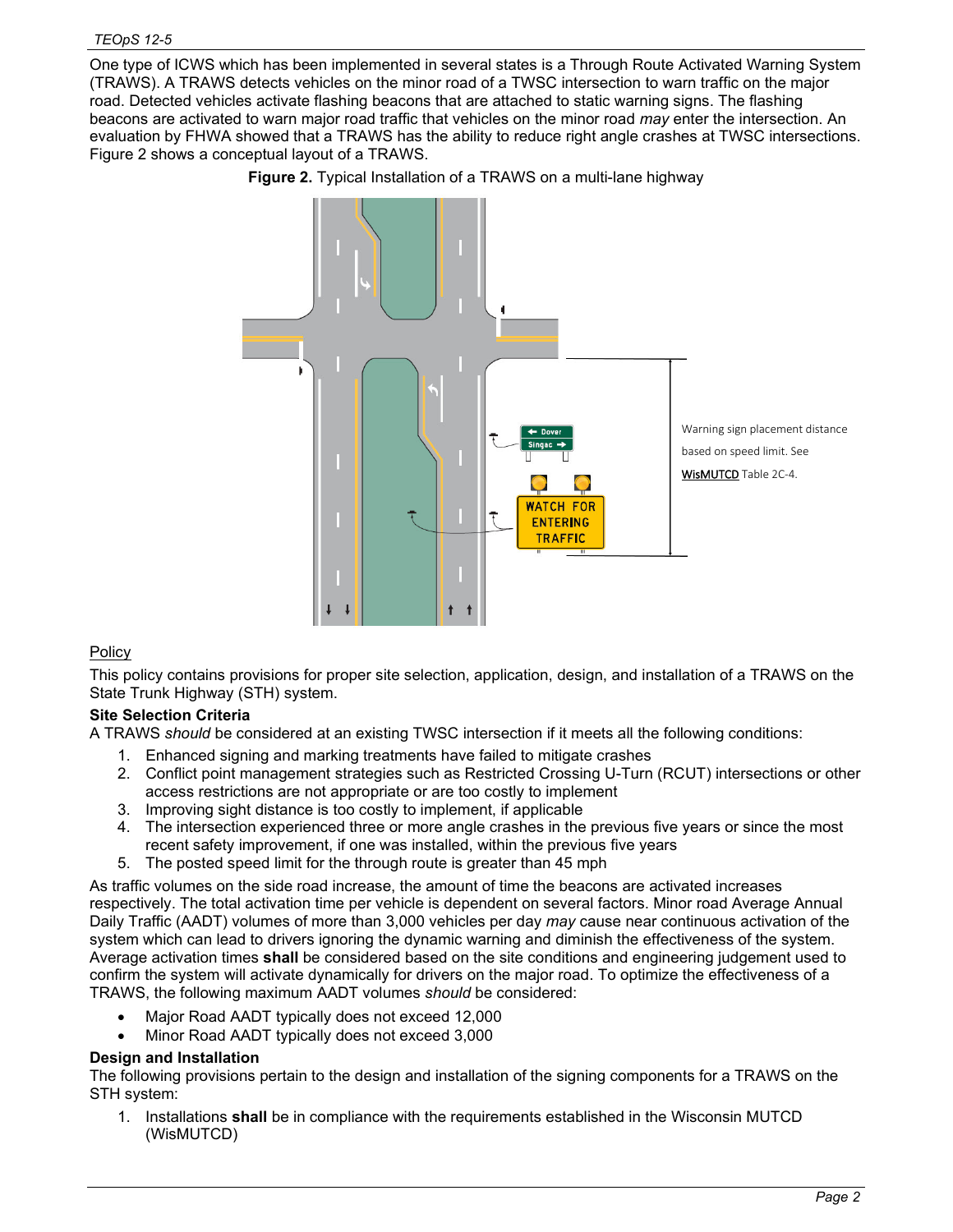- 2. The sign legend **shall** follow WisDOT sign plate [W8-75.](https://wisconsindot.gov/dtsdManuals/traffic-ops/manuals-and-standards/signplate/wseries/W8-75.pdf) Sign size varies by facility type. For sizing information, see [TEOpS 2-1-35.](https://wisconsindot.gov/dtsdManuals/traffic-ops/manuals-and-standards/teops/02-01.pdf#2-1-35)
- 3. Number of signs, beacon details and sign installation
	- a. The sign and beacon assembly **shall** be ground mounted in the lateral and vertical location as specified in the WisMUTCD
		- i. The sign **shall** be located in accordance to [WisMUTCD](https://wisconsindot.gov/dtsdManuals/traffic-ops/manuals-and-standards/wmutcd/mutcd-ch02c.pdf) Table 2C-4
		- ii. See WisDOT sign plate [A4-4](https://wisconsindot.gov/dtsdManuals/traffic-ops/manuals-and-standards/signplate/aseries/A4-4.pdf) for information on roadway offsets, number of posts and post spacing required
		- iii. Warning beacons **shall** be mounted on the same support as the warning sign. See [WisMUTCD](https://wisconsindot.gov/dtsdManuals/traffic-ops/manuals-and-standards/wmutcd/mutcd-ch04.pdf) 4L.01 and 4L.03 for information. The beacon **shall** be mounted, at minimum, one foot above the sign with a maximum of two feet.
	- b. The number of signs depends on the facility type and site condition. See Figure 2 for an illustration of a typical installation on a divided, multi-lane highway.
		- i. For two-lane undivided highways, one sign **shall** be installed for each direction of travel
		- ii. For four-lane divided highways, one sign **shall** be installed on each side of the highway for each direction of travel
	- c. Two flashing beacons **shall** be used on all signs. When activated, the beacons **shall** operate with an alternating flashing, "wig-wag", signal indication.

The following provisions pertain to the design and installation of the detection and electrical service for a TRAWS on the STH system:

- 1. Detection
	- a. All stop approaches *should* have advance and stop bar detection. The type of detection *should* be controlled through radar detection. The equipment **shall** be furnished by the Department.
	- b. Detection of a vehicle on the stop approaches **shall** be transmitted through a hardwired connection from a detector to activate the beacons on the system
	- c. Any poles needed for mounting detection equipment **shall** be in conformance with the standards in [FDM 11-15-1](http://wisconsindot.gov/rdwy/fdm/fd-11-15.pdf)
	- d. System timing *should* be based on the operating speeds on the major and minor roads, major road sign placement, major road vehicle perception-reaction time, intersection geometrics, traffic volumes, vehicle mix and type of detection at each site
	- e. The need to detect vehicles in the median who are making two-stage crossing maneuvers **shall** be evaluated during design
- 2. Electrical service
	- a. Service **shall** be installed underground. The conduit **shall** run up and be attached to the control cabinet. The control cabinet **shall** be mounted on the pole at least three feet from the ground.
	- b. Solar-powered installations **shall** not be allowed on the STH system

# **STOPPED OR SLOW TRAFFIC AHEAD WARNING SYSTEM**

#### Introduction

A common crash type at a TWSC intersection where a separated left turn lane doesn't exist is when a vehicle on the mainline slows to perform a turn or is stopped within a queue of vehicles due to turning traffic and is rearended by another vehicle. Several factors that could contribute to these types of crashes are restricted sight distance, unusual geometry, and roadway curvature.

A Stopped or Slow Traffic Ahead Warning System is a type of ICWS that detects vehicles on the major road to warn subsequent vehicles of a stopped/slowed vehicle ahead. A vehicle that is slowing prior to the intersection to perform a turn activates flashing beacons that are attached to a static warning sign. Figure 3 displays a typical installation on a two-lane undivided facility.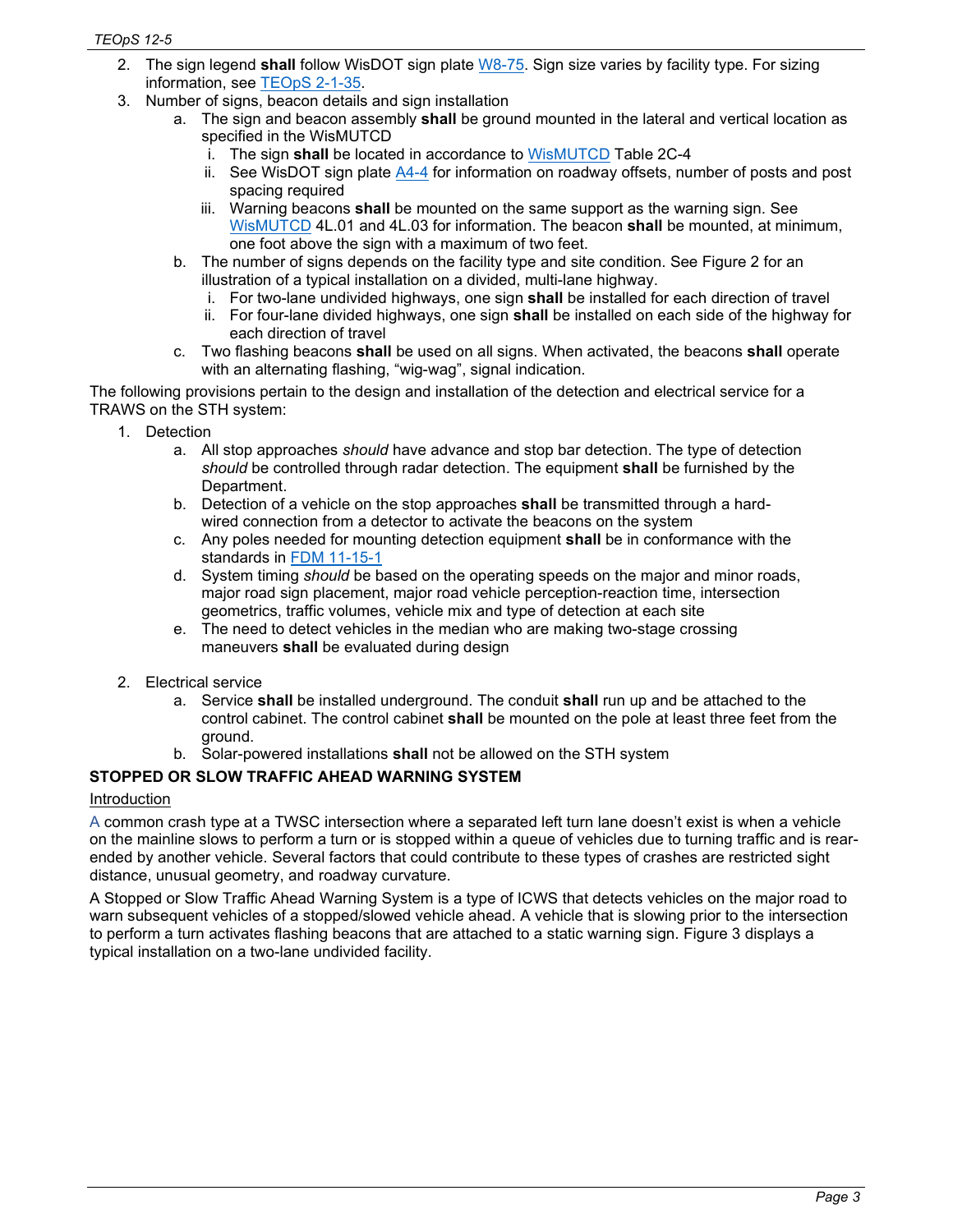**Figure 3.** Typical Installation of a Stopped or Slow Traffic Ahead Warning System on a two-lane highway



### **Policy**

This policy contains provisions for proper site selection, application, design, and installation of a Stopped or Slow Traffic Ahead Warning System on the STH system.

#### **Site Selection Criteria**

A Stopped or Slow Traffic Ahead Warning System *should* be considered at an existing TWSC intersection if it meets all the following conditions:

- 1. Enhanced signing and marking treatments have failed to mitigate crashes
- 2. The Stopping Sight Distance (SSD) does not meet minimum standards for a category 1 sight distance requirement or the intersection experienced three or more correctable crashes (mainline rear-ends relating to left-turning movements) in the previous five years or since the most recent safety improvement, if one was installed, within the previous five years. See [FDM 11-10-5.1.1](https://wisconsindot.gov/rdwy/fdm/fd-11-10.pdf#fd11-10-5) for SSD requirements.
- 3. Installing geometric alternatives (turn lanes, bypass lanes, paved shoulders) is not feasible due to unusual geometrics, existing roadway features, or other factors
- 4. The posted speed limit for the through route is greater than 45 mph

#### **Design and Installation**

The following provisions pertain to the design and installation of the signing components for a Stopped or Slow Traffic Ahead Warning System on the STH system:

- 1. Installations **shall** be in compliance with the requirements established in the Wisconsin MUTCD (WisMUTCD)
- 2. The sign legend **shall** follow WisDOT sign plate [W8-77.](https://wisconsindot.gov/dtsdManuals/traffic-ops/manuals-and-standards/signplate/wseries/W8-77.pdf) Sign size varies by facility type. For sizing information, see [TEOpS 2-1-35.](https://wisconsindot.gov/dtsdManuals/traffic-ops/manuals-and-standards/teops/02-01.pdf#2-1-35)
- 3. Number of signs, beacon details and sign installation
	- a. The sign and beacon assembly **shall** be ground mounted in the lateral and vertical location as specified in the WisMUTCD
		- i. The sign **shall** be located in accordance to [WisMUTCD](https://wisconsindot.gov/dtsdManuals/traffic-ops/manuals-and-standards/wmutcd/mutcd-ch02c.pdf) Table 2C-4
		- ii. See WisDOT sign plate [A4-4](https://wisconsindot.gov/dtsdManuals/traffic-ops/manuals-and-standards/signplate/aseries/A4-4.pdf) for information on roadway offsets, number of posts and post spacing required
		- iii. Warning beacons **shall** be mounted on the same support as the warning sign. See [WisMUTCD](https://wisconsindot.gov/dtsdManuals/traffic-ops/manuals-and-standards/wmutcd/mutcd-ch04.pdf) 4L.01 and 4L.03 for information. The beacon **shall** be mounted, at minimum, one foot above the sign with a maximum of two feet.
	- b. This system *should* only be used for two-lane undivided highways. One sign **shall** be installed for each direction of travel
	- c. Two flashing beacons **shall** be used on all signs. When activated, the beacons **shall** operate with an alternating flashing, "wig-wag", signal indication.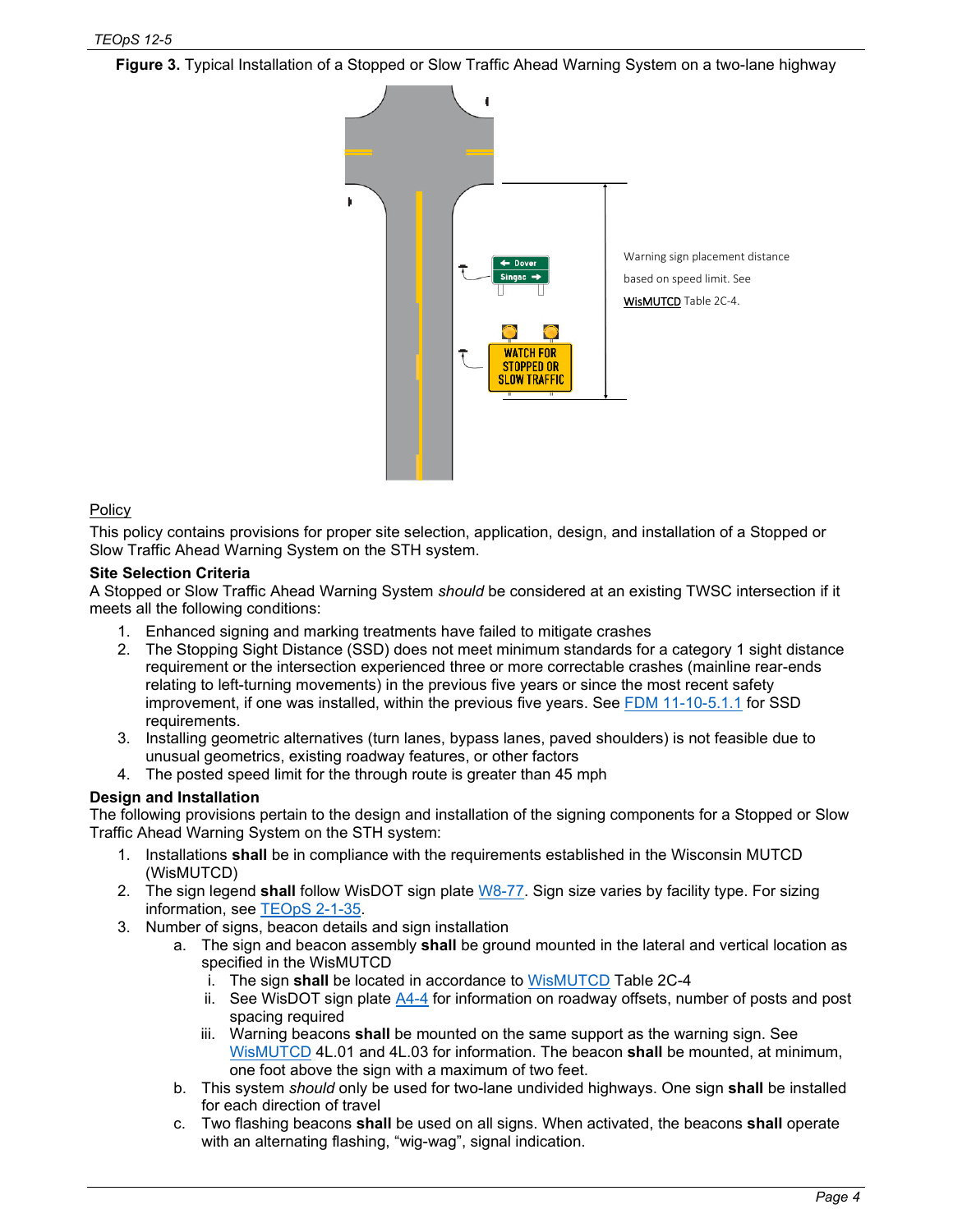The following provisions pertain to the design and installation of the detection and electrical service for a Stopped or Slow Traffic Ahead Warning System on the STH system:

- 1. Detection
	- a. Detection *should* be camera-based in order to detect mainline vehicles slowing to perform a turn. The type of detection *should* be evaluated at each location. The equipment **shall** be furnished by the Department.
	- b. Detection of a vehicle **shall** be transmitted through a hard-wired connection from a detector to activate the beacons on the system
	- c. Any poles needed for mounting detection equipment **shall** be in conformance with the standards in [FDM 11-15-1](http://wisconsindot.gov/rdwy/fdm/fd-11-15.pdf)
	- d. Considerations for system timing and system delays *should* be based on conditions at the site such as traffic volumes, vehicle type, vehicle speeds, major road vehicle perception-reaction time, intersection geometrics, and major road sign placement.
- 2. Electrical service
	- a. Service **shall** be installed underground. The conduit **shall** run up and be attached to the control cabinet. The control cabinet **shall** be mounted on the pole at least three feet from the ground.
	- b. Solar-powered installations **shall** not be allowed on the STH system

# **PERMITTING OF INTERSECTION CONFLICT WARNING SYSTEMS**

See **TEOpS 4-5-1** for provisions on permitting ICWSs.

### **MAINTENANCE AND RELIABILITY OF INTERSECTION CONFLICT WARNING SYSTEMS**

Reliability of an ICWS is critical for public acceptance and successful crash mitigation. The provisions described in this policy have been developed to provide a high level of system reliability commensurate with other ITS devices deployed by the Department. Design of the detection system, electrical service and data transmission, and sign messaging all play a role in how drivers perceive and react to an ICWS during normal and fail-safe conditions. Once a system has been installed, the Region operations section **shall** be the primary caretaker of the system to provide any needed maintenance and repairs that keep the system functional on the STH system. Coordination with local maintenance forces, law enforcement and local stakeholders is needed to identify any system malfunctions so the appropriate personnel can promptly respond to any issues.

#### **REFERENCES**

- *1.* Amjadi, R. (2015). TechBrief: Safety Evaluation of Intersection Conflict Warning Systems (ICWS). *Report No. FHWA-HRT-15-076.* Federal Highway Administration, Washington, D.C.
- 2. Bryer, T. (2011). Stop-Controlled Intersection Safety: Through Route Activated Warning Systems. *Report No. FHWA-SA-11-015*. Federal Highway Administration, Washington, D.C.
- *3.* Crowson, G., & Jackels, J. (2011). Design and Evaluation Guidance for Intersection Conflict Warning Systems (ICWS). *Report No. ENT-2011-1.* ENTERPRISE Transportation Pooled Fund Study TPF-5 (231).
- 4. Himes, S., Gross, F., Eccles, K., Persaud, B. (2016). Safety Evaluation of Intersection Conflict Warning Systems*. Report No. FHWA- HRT-16-035*. Federal Highway Administration, Washington, D.C.
- *5.* "Planning Guidance for Intelligent Transportation Systems (ITS) Devices. Version 3.1" (2015). ENTERPRISE Transportation Pooled Fund Study TPF-5 (231).
- 6. Vaughan, I., & Jackson, S. (2016). Intersection Conflict Warning Systems Human Factors: Final Report*. Report No. FHWA-HRT-16-061*. Federal Highway Administration, Washington, D.C.

# **12-5-4 Friction Surface Treatment August 2021 BACKGROUND**

Maintaining pavement friction is a critical component of vehicles safely navigating a roadway. Almost 20% of all traffic fatalities result from lane departure crashes, while they only account for less than 5% of all traffic crashes. A "lane departure" crash is a "non-intersection crash which occurs after a vehicle crosses an edge line or a center line, or otherwise leaves the travel way."

One of the primary causes for lane departure crashes is related to poor weather conditions, particularly snow/ice and wet weather conditions.

One method to address lane departure crashes is to provide friction enhancements to the pavement. Wisconsin has several types of surface treatments that are considered friction enhancements to existing roadway or bridge surfaces.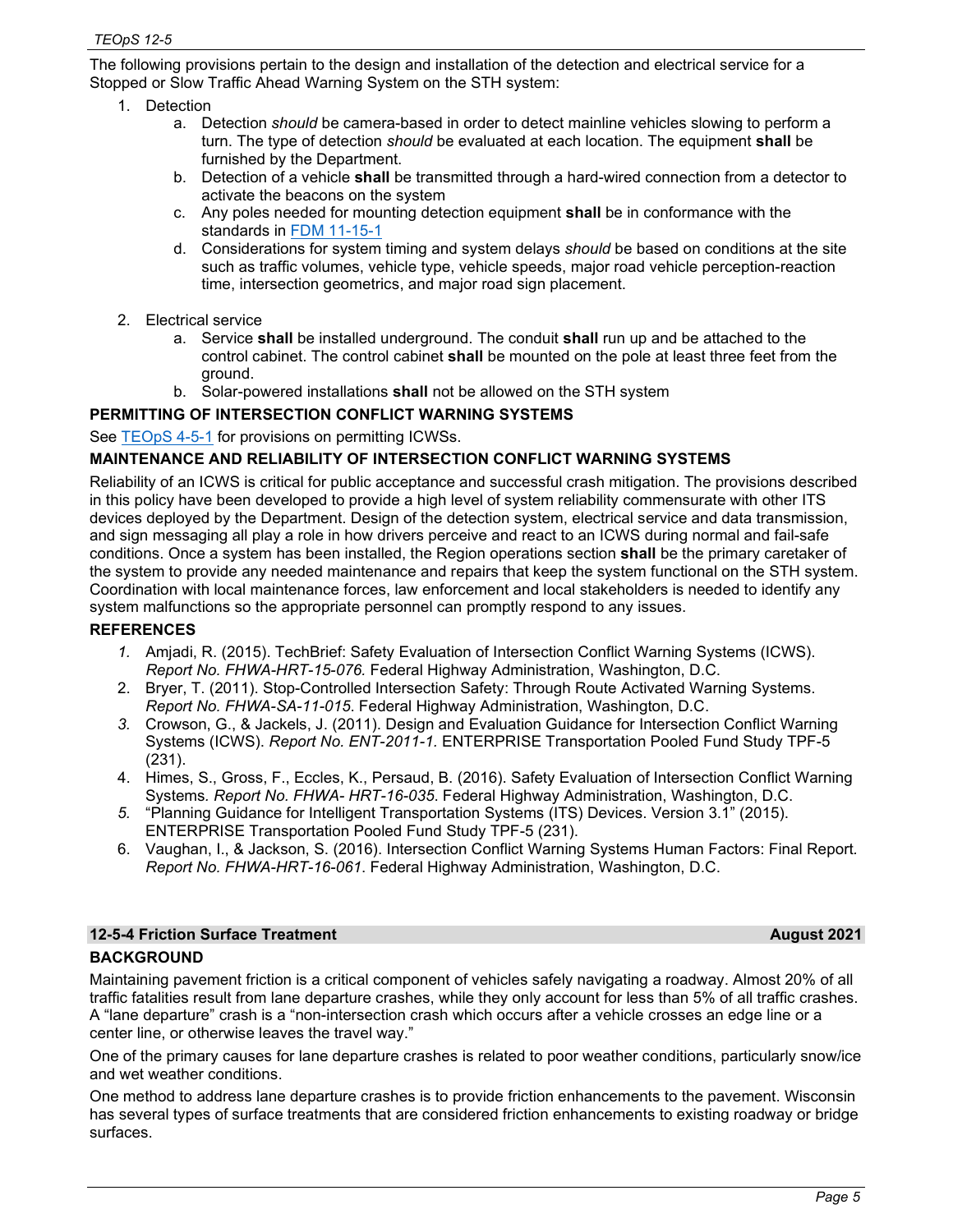High Friction Surface Treatments (HFST) use a calcined bauxite aggregate with resin binder, which is an aggregate that maintains frictional resistance over time by resisting polishing and wear. A resin binder is applied to the roadway or bridge surface prior to the aggregate application. HFSTs are a proven low-cost countermeasure to reduce lane departure crashes in areas that have an observed crash history related to poor, especially wet, weather conditions.

Enhanced Friction Surface Treatments (EFST) include all other types of friction enhancements to roadway and bridge surfaces.

# **GUIDANCE**

Areas that have vehicles changing lanes or braking excessively *may* experience pavement surfaces becoming prematurely polished which reduces pavement friction. These locations commonly are located on interchange ramps and horizontal or vertical curves. Locations that experience a high number of lane departure crashes that can be considered for friction treatment installation include:

- Interchange Ramps
- Horizontal or vertical curves
- **Structures**
- Roundabouts

A HFST **shall** be the preferred friction enhancement to mitigate lane departure crashes. Friction surface treatments **shall** be installed as spot treatments or on short segments to mitigate crashes related to pavement friction deficiencies. These treatments are not intended to be applied as a corridor treatment and *should* only be considered when warranted.

#### Placement and application

Crashes are likely to occur in the area where a driver recognizes an upcoming change of condition and applies the brakes to navigate the roadway feature. These crashes *may* be prevented by providing a HFST prior to the change of condition. Placement of a HFST *should* be based on the characteristics of the roadway and other indications that are specific to each site. These factors *may* include:

- Crash locations
- Presence of skid marks
- Damaged roadside barriers or other objects
- Presence and condition of previous low-cost countermeasures
- Superelevation
- Driver speeds
- Advisory speeds
- Driver behavior
- Point of curvature and point of tangent
- Horizontal and vertical sight distances
- Intersections near or within a curve
- Heavy vehicle use
- Speed differentials
- Presence of horizontal curves, vertical curves, or weaving areas
- Friction levels (if existing pavement will remain)

When applying a HFST to the roadway surface it **shall** be installed in a single layer unless it is being applied to a bridge deck. When applying either a Thin Polymer Overlay (TPO) or a HFST to the bridge deck it **shall** require a two-layer application for deck preservation against chloride infiltration. Additionally, the standard two-layer application provides protection against snowplow and snowmobile operations.

For bridge applications, the standard two-layer TPO consists of a two-component system of epoxy polymer and aggregates for a ¼-inch minimum total thickness. This TPO system does not require use of calcined bauxite aggregates and is considered an EFST. When a HFST is warranted, a two-layer TPO with calcined bauxite aggregates **shall** be applied. The bridge deck (driving lanes and shoulders) *should* be the only feature that receives the treatment. Other considerations *should* be evaluated to determine if the approach slabs or travel lanes prior to the bridge deck need to be treated such as the presence of a curve or areas where heavy weaving may occur. Use of a HFST on bridge decks will require additional coordination and prior approval from the Bureau of Structures. For additional information on friction treatments for bridge decks, refer to the thin polymer overlay section in [Chapter 40](https://wisconsindot.gov/dtsdManuals/strct/manuals/bridge/ch40.pdf) of the WisDOT Bridge Manual.

For applications prior to vertical curves and roundabouts, the above factors *should* be taken into consideration at each situation due to the unique properties of the site.

For horizontal curves, the braking distance can be used to provide an approximate location of where to begin placement of a HFST. Table 1 provides general placement guidance for horizontal curves prior to the point of curvature (PC).